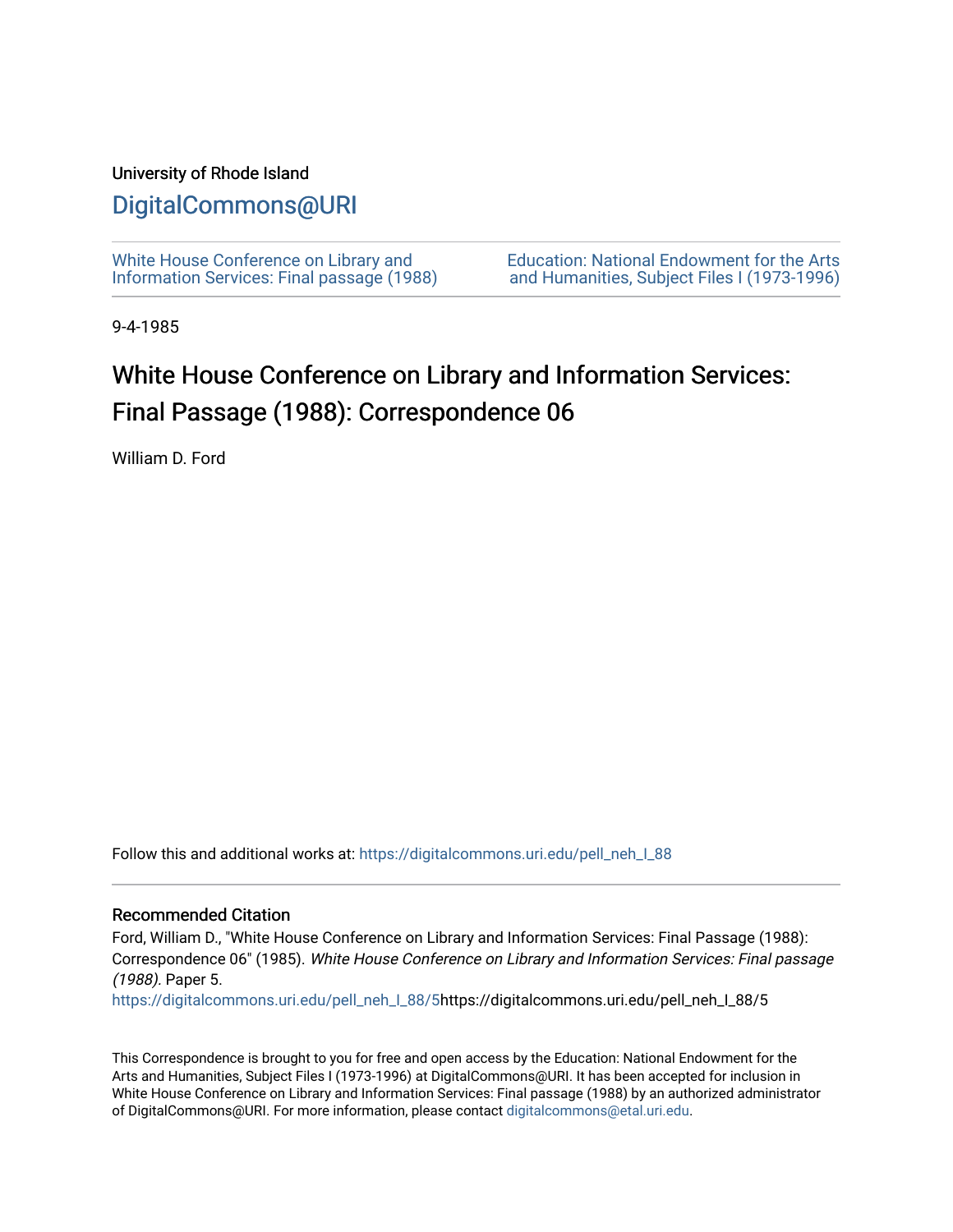**MAJORITY MEMBERS:** 

**FWILLIAG D FORD, MICHIGAN, CHAIRMAN** 

MAJOR R. OWENS, NEW YORK PAT WILLIAMS, MONTANI **MARIO BIAGGI NEW YORK** MARIO BIAGGI, NEW YORK<br>CAARLES A HAYES, ILINOIS<br>CAARLES A HAYES, ILINOIS<br>TERRY L. BRICE, ILINOIS<br>STEPHEN J. SOLARZ, NEW YORK<br>MERVYN M. DYMALLY, CALIFORNIA<br>TIMOTHY J. PENNY, MINNESOTA<br>CHESTER G. ATKINS, MASSACHUSETTS<br>JOSEPH SUSEFH M. GATDUS, FENNSTEVANIA<br>AUGUSTUS F. HAWKINS, CALIFORNIA, EX OFFICIO

(202) 225-8881

 $5 - 6295$ 



with a benefit the

 $\int_{\mathbb{R}}\mathbb{R}^{n}\mathbb{R}^{n}\mathbb{R}^{n}\mathbb{Z}^{n}\mathbb{Z}^{n}\mathbb{Z}^{n}\mathbb{R}^{n}$  windrity members: E. THOMAS COLEMAN, MISSOURI<br>STEVE GUNDERSON, WISCONSIN STEVE GUNDENSON, WISCONSIN<br>JOHN R. MCKERNAN, JR., MAINE<br>PAUL B. HENRY, MICHIGAN<br>WILLIAM F. GOODLING, PENNSYLVANIA WILLIAM F. UOUULING, FENNIS TEXANIA<br>MARGE ROUKEMA, NEW JERSEY<br>THOMAS J. TAUKE, IOWA<br>JAMES M. JEFFORDS, VERMONT, EX OFFICIO

## **COMMITTEE ON EDUCATION AND LABOR**

**U.S. HOUSE OF REPRESENTATIVES** 320 CANNON HOUSE OFFICE BUILDING **WASHINGTON, DC 20515** 

SUBCOMMITTEE ON POSTSECONDARY EDUCATION

September 4, 1985

Dear Colleague:

During the 1979 White House Conference on Library and Information Services, Delegates to the Conference passed a Resolution calling for a National Conference to be held every decade.

Because the end of this decade is fast approaching, and because of the vast amount of preliminary planning that must take place prior to holding a National Conference, I introduced H.J. Res. 244 on April 18 th authorize and request the President to call a White House Conference on Library and Information Services no later than October 1989. An identical bill (S.J. Res. 112) is pending in the U. S. Senate.

The National Conference reaffirms our commitment to provide all Americans equal opportunity for access to the information required to meet their educational, vocational and recreational needs. It also provides incentives to our Nation's librarians to take on greater responsibility for improving access to information for all citizens (including minority groups and the handicapped), for combating illiteracy, and for promoting the free exchange of information within the United States and abroad. Finally, the Conference encourages individual scholarship, creates and transmits knowledge and ideas, and promotes the prosperity and security of our Nation -all of which depend on access to published information.

In order to hold the National Conference in October 1989, there are certain timelines that must be met so that planners at the Federal, State and Local levels can have approximately 3 years in which to prepare for and conduct State Library Conferences prior to the National Conference in Washington.

With respect to the pre-White House Conferences to be held in the fifty states and territories prior to the National Conference, it is important for you to know that 20 states have biennial state budgets, requiring these Legislatures to take action no later than 1986 to approve authorizing and appropriations legislation to cover their expenses and to assure that monies are available for expenditure during 1987. The states so affected are: Arkansas, Florida, Hawaii, Indiana, Iowa, Kentucky, Maine, Minnesota, Montana, Nevada, New Hampshire, North Carolina, Ohio, Oregon, Texas, Vermont, Virginia, Washington, Wisconsin and Wyoming.